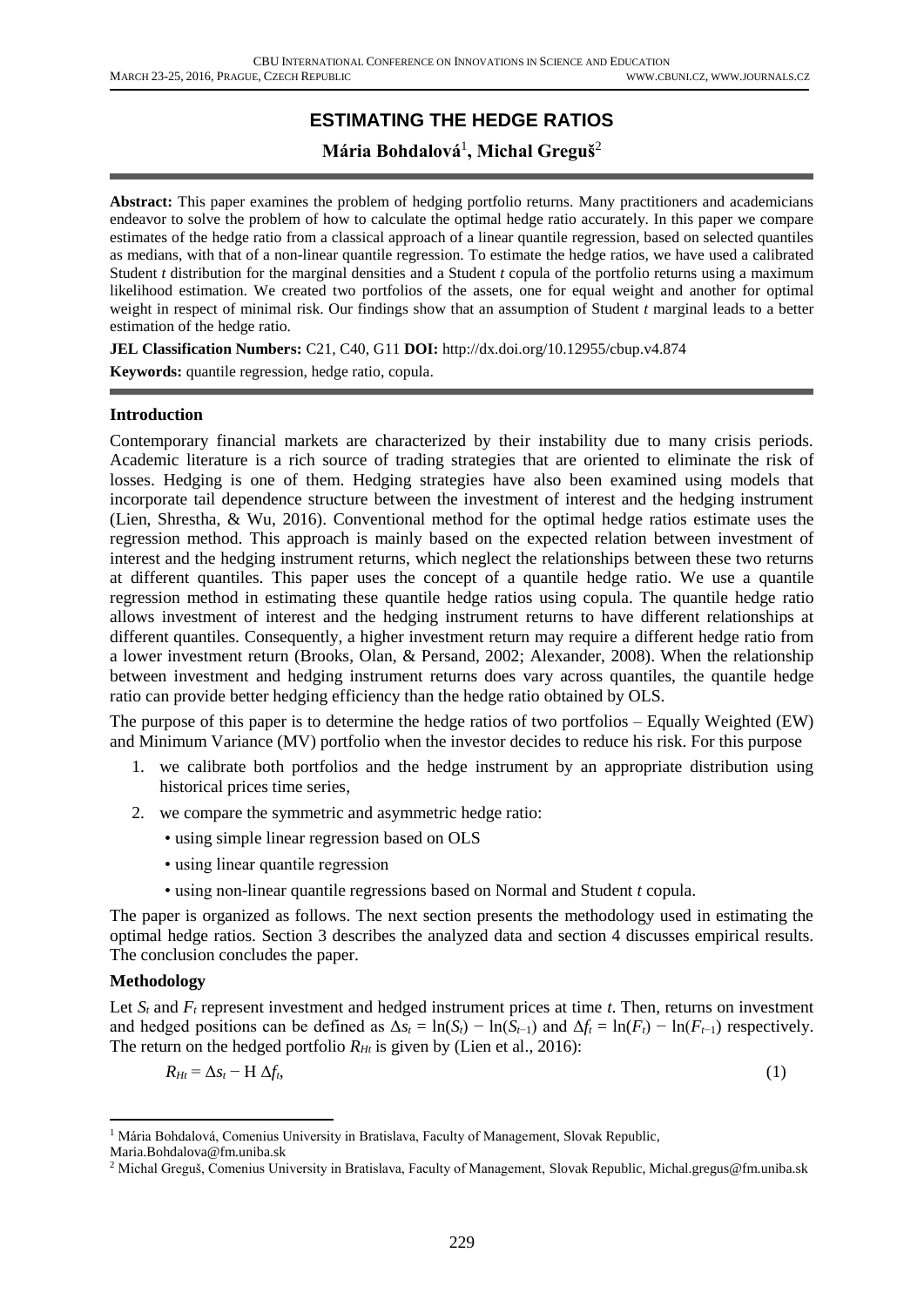where *H* is the so-called hedge ratio.

The *MV* hedge ratio  $H_{MV}$  is obtained by minimizing the variance of  $R_H$  with respect to *H* and is given by (Lien et al., 2016):

$$
H_{MV} = \frac{\text{cov}(\Delta s_t, \Delta f_t)}{Var(\Delta f_t)}
$$
(2)

In the conventional approach, MV hedge ratio is represented as the coefficient in a regression of investment returns on hedging returns:

$$
\Delta s_t = \alpha + \beta \Delta f_t + e_t \tag{3}
$$

where the estimate of the *MV* hedge ratio,  $H_{MV}$ , is given by the estimate of the slope coefficient  $\beta$ .

The OLS method has been frequently criticized because this technique considers only symmetric linear relationship between variables and cannot provide a distinction between dependence during up and down markets or between large and small stock price movements (Aymen & Mongi, 2016). Quantile regression technique (developed by Koenker & Bassett in 1978) is an extension of the traditional least squares estimation of the conditional mean to a compilation of models for different conditional quantile functions. Classical linear regression model that describes the dependence of *Y* on *X* assumes the variables are bivariate normal. If *X* and *Y* do not have a bivariate normal distribution, then it is needed to describe the conditional distribution  $F(Y|X)$ . Quantile regression gives tools to describe the conditional distribution of the dependent variable using its quantiles (Alexander, 2008). Quantile regression expresses the conditional quantiles of *Y* given *X* based on an arbitrary joint distribution while it is assumed the errors of the quantile regression are i.i.d with specific error distribution function *Fε*.

Let q be a quantile of the error determined by  $F_{\varepsilon}^{-1}(q)$ ,  $q \in (0,1)$  and simultaneously q denote the conditional quantile of the dependent variable *Y*, which is found from the inverse of  $F(Y|X)$ , by  $F^{-1}(q|X)$ . Now, we take conditional quantile q of a simple linear regression model

$$
Y = \alpha + \beta X + \varepsilon \tag{4}
$$

and we get a simple linear quantile regression model (Alexander, 2008):<br> $F^{-1}(q|X) = \alpha + \beta X + F_{\varepsilon}^{-1}(q|X)$ .

$$
F^{-1}(q|X) = \alpha + \beta X + F_{\varepsilon}^{-1}(q|X).
$$
\n(5)

The aim of the simple quantile regression is to estimate the regression line parameters *α* and *β*  based on a paired sample of *X* and *Y,* while quantile regression line passes through a quantile of the points. Quantile regression lines for different values of *q* are not parallel. Dependence of *Y* based on explanatory variable *X* could be constant when the values of  $(\alpha, \beta)$  are not changed for different values of *q*, or monotonically increasing (decreasing) when (*α*, *β*) increases (decreases) with the value of *q* and symmetric (asymmetric) when the value of  $q$  is similar (dissimilar) for lower and upper quantiles (Aymen & Mongi, 2016). The coefficients (*α*, *β*) for a given *q* are estimated by minimizing the weighted sum of the absolute errors as

$$
\min_{\alpha,\beta} \sum_{t=1}^{T} \Big( q - 1_{Y_t \leq \alpha + \beta X_t} \Big) \Big| Y_t - \big( \alpha + \beta X_t \big) \Big|,
$$
\n<sup>(6)</sup>

where

$$
1_{Y_t \le \alpha + \beta X_t} = \begin{cases} 1 & \text{if } Y_t \le \alpha + \beta X_t \\ 0 & \text{otherwise} \end{cases}
$$
(7)

The solution  $\left(\hat{\alpha}_q,\hat{\beta}_q\right)$  that minimizes the quantile loss function (3) satisfies

$$
\hat{F}^{-1}(q|X) = \hat{\alpha}_q + \hat{\beta}_q X + F_{\varepsilon}^{-1}(q|X) \tag{8}
$$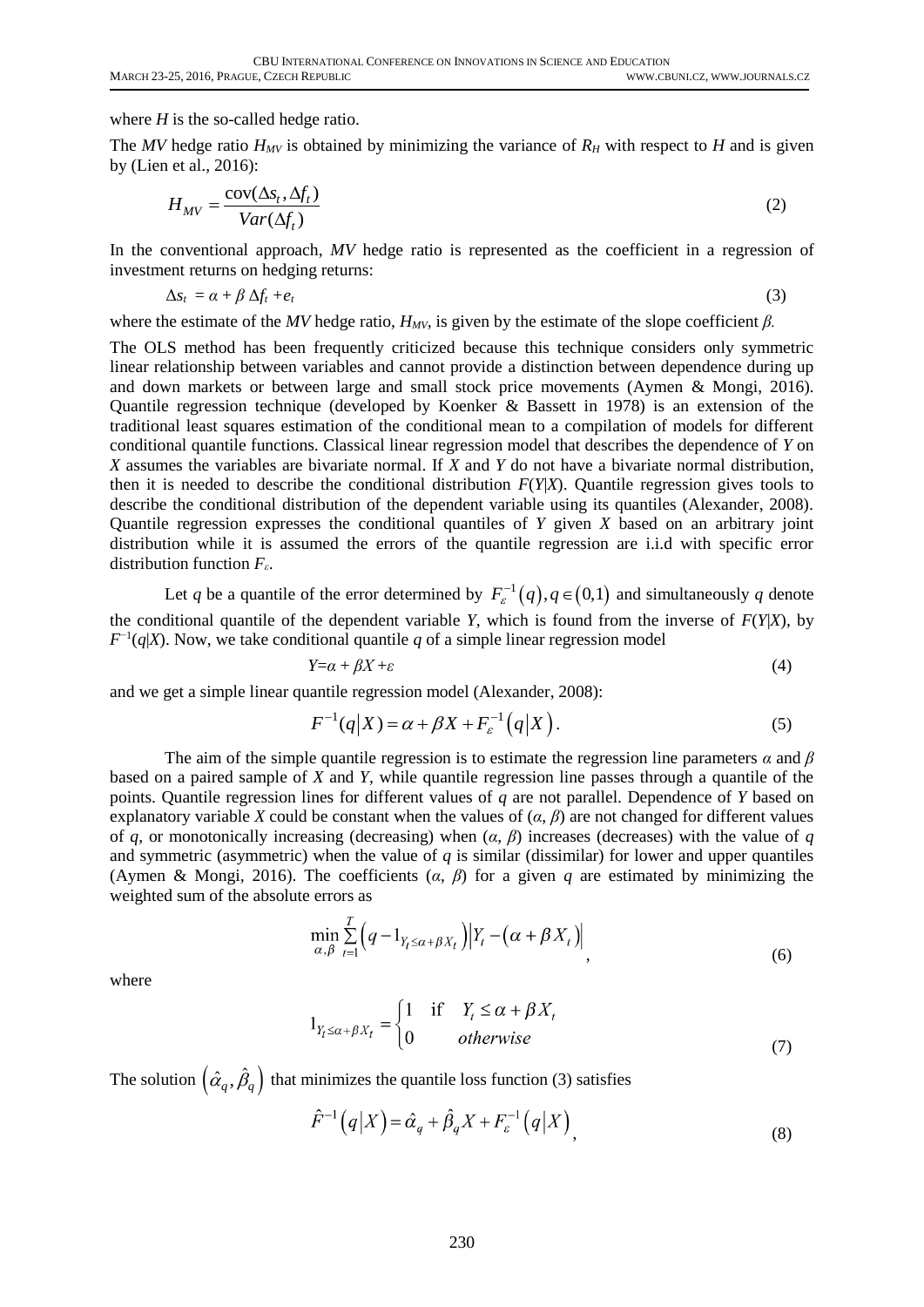where  $\hat{F}^{-1}(q|X)$  is the sample estimate of the conditional *q*-quantile. We have used a numerical solution of equation (6) in Wolfram Mathematica software to estimate quantile regression coefficients  $\left( \hat{\alpha}_{q}^{{\phantom{\dagger}}},\hat{\beta}_{q}^{{\phantom{\dagger}}}\right)$  .

Copula quantile approach replaces the linear model in (6) by the *q* quantile curve of a copula. (Bouyé & Salomon, 2002). This enables us to model nonlinear relationships (Alexander, 2008).

Let the marginal distributions of *X* and *Y* be  $F(X)$  and  $G(Y)$ . They are specified by their marginal parameters  $\alpha = \{\alpha_X \alpha_Y\}$ , which we have already estimated using maximum likelihood method. Let  $F(X)$ ,  $\alpha$ *X*) and *G*(*Y*,  $\alpha$ *Y*). We then specify some functional form for a bivariate copula, which depends on certain parameters  $\theta$  (the normal bivariate copula has one parameter, the correlation coefficient  $\rho$  and the bivariate Student *t* copula has two parameters, the degrees of freedom *ν* and the correlation *ρ*). Then the *q* quantile regression curve is  $Y_t = Q_q(X_t, q; \hat{\alpha}_q, \hat{\theta}_q)$ , where  $\{\hat{\alpha}_q, \hat{\theta}_q\}$  solves the

optimization problem

$$
\min_{\alpha,\theta} \sum_{t=1}^{T} \Big( q - 1_{Y_t \leq Q_q(X_t, q; \alpha, \theta)} \Big) \Big( Y_t - Q_q(X_t, q; \alpha, \theta) \Big)
$$
\n(9)

The explicit function 
$$
Y = Y_t
$$
 of the normal copula quantile curves can be written as (Alexander, 2008):  
\n
$$
Y = G^{-1} \left[ \Phi \left( \rho \Phi^{-1} \left( F(X) \right) + \sqrt{1 - \rho^2} \Phi^{-1} \left( q \right) \right) \right]
$$
\n(10)

and Student *t* copula quantile curves has form  
\n
$$
Y = G^{-1} \bigg[ t_{\nu} \bigg( \rho t_{\nu}^{-1} \big( F(X) \big) + \sqrt{(1 - \rho^2) (\nu + 1)^{-1} \big( \nu + t_{\nu}^{-1} \big( F(X) \big)^2 \big)} t_{\nu+1}^{-1}(q) \bigg] \bigg].
$$
\n(11)

#### **Data**

This paper analyses the risk of investing in a portfolio created from these three stocks: Bayer (BAYN), Siemens (SIE) and Volkswagen Group (VOW). We have chosen the DAX index as the hedged instrument.

We have estimated the optimal hedge ratio for the risk of our portfolios. We have created two portfolios – equally weighted (EW) and mean-variance (MV) optimal portfolio. MV portfolio is composed from 24.153% of BAYN, 69.269% SIE and only 6.578% VOW.

Closing spot prices for both portfolios and the DAX index (*P<sup>t</sup>* measured in time *t*) were rebased to 100 and the fluctuation (measured in terms of logarithmic return) was computed. The analyzed period was from September, 27, 2010 to June, 28, 2016, which comprised 1,500 trading days, or  $T=1,499$ logarithmic returns (log returns are obtained by formula:  $r_t = \ln P_t / \ln P_{t-1}$ ,  $t = 1, ..., T$ , excluding account dividends). A global financial portal provided the data (Fusion Media Ltd, n. d.; Finance Yahoo, n. d.). Our sample period is particularly relevant with several major changes occurring during that time. Volkswagen emission problem has caused a decrease in the value of the portfolio (see Figure 1). The time series of the closing prices and the effects of the Volkswagen emission scandal which erupted on 18 September 2015 are shown (Figure 1).

Figure 1 shows the variation of the logarithmic returns in both portfolios and the DAX index. Figure 2 shows the distributions and quantile plots of the returns for EW and MV portfolios in comparison to the DAX respectively. Both portfolios and the DAX index returns do not have normal distribution (Figure 2). The distributions have fat tails, so we have used Student *t* distribution. Model parameters for Student *t* distribution were estimated using a maximum likelihood estimation (MLE) method and calibrated in Wolfram Mathematica software using our own procedures (see Table 1). Table 1 displays summary statistics for daily returns for both portfolios and DAX returns. Table 2 reports the results for Student *t* copulas parameters, as well as the corresponding AIC and BIC values.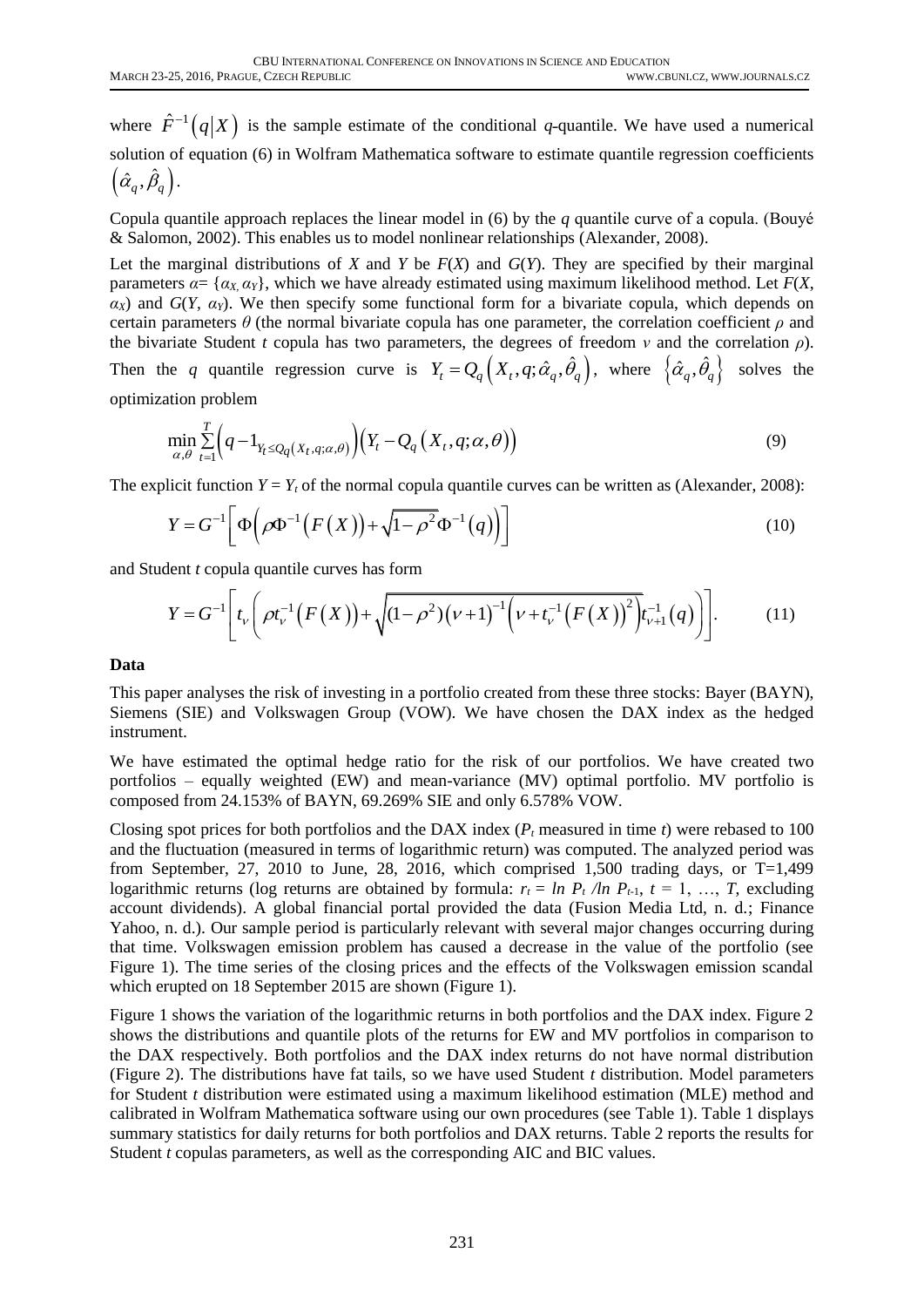



| Table 1: Descriptive Statistics for both portfolios and the DAX returns;                                 |                                                                         |         |                  |         |         |            |         |  |
|----------------------------------------------------------------------------------------------------------|-------------------------------------------------------------------------|---------|------------------|---------|---------|------------|---------|--|
| analysed period: September, 27, 2010 to June, 28, 2016, daily data                                       |                                                                         |         |                  |         |         |            |         |  |
| <b>Portfolio</b><br><b>Skewness</b><br><b>Standard</b><br>Median<br><b>Kurtosis</b><br>Mean<br>Degree of |                                                                         |         |                  |         |         |            |         |  |
|                                                                                                          |                                                                         |         | <b>Deviation</b> | Freedom |         |            |         |  |
|                                                                                                          | EW                                                                      | 0.00025 | 0.01485          | 5.51225 | 0.00023 | $-0.27497$ | 4.73780 |  |
|                                                                                                          | 5.45705<br>MV<br>0.01395<br>0.00043<br>0.00018<br>4.62830<br>$-0.23691$ |         |                  |         |         |            |         |  |
| 4.18068<br><b>DAX</b><br>0.01324<br>0.00081<br>0.00027<br>$-0.28255$<br>5.29869                          |                                                                         |         |                  |         |         |            |         |  |
|                                                                                                          | Source: Authors                                                         |         |                  |         |         |            |         |  |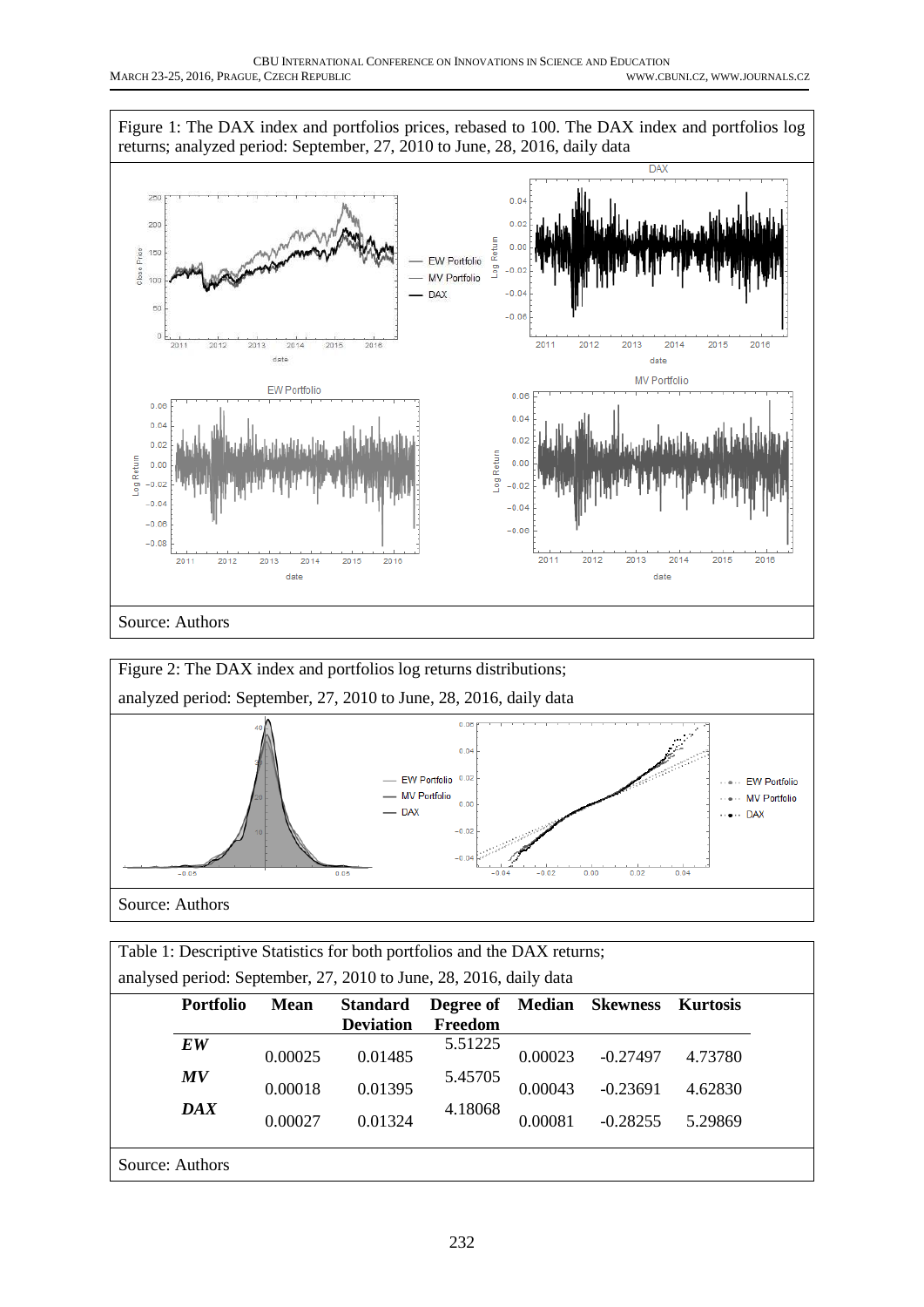| Table 2: Calibration of the Student <i>t</i> copulas parameters; $q = 0.1$ |                                                 |        |        |                  |           |  |  |  |
|----------------------------------------------------------------------------|-------------------------------------------------|--------|--------|------------------|-----------|--|--|--|
| analysed period: September, 27, 2010 to June, 28, 2016, daily data         |                                                 |        |        |                  |           |  |  |  |
|                                                                            | <b>Student t Copula</b><br>BIC<br>Copula<br>AIC |        |        |                  |           |  |  |  |
|                                                                            |                                                 |        |        |                  |           |  |  |  |
|                                                                            | EW-DAX                                          | 6.6360 | 0.9467 | -3922.94         | $-2.6099$ |  |  |  |
|                                                                            | <i>MV-DAX</i>                                   | 6.6193 | 0.9456 | -3863.06 -2.5700 |           |  |  |  |
| Source: Authors                                                            |                                                 |        |        |                  |           |  |  |  |

### **Results and Discussion**

Tables 3-5 compare the optimal hedge ratio computed by the classical approach (OLS), linear quantile regression approach (QR), normal copula quantile regression and Student *t* copula quantile regression based on 0.1, 0.5 and 0.9 quantile. In both cases, copulas marginal have Student *t* distribution with parameters as described in Table 1.

| Table 3: Estimates of the hedge ratio for quantile $q = 0.1$                                               |                     |        |        |        |        |  |  |  |
|------------------------------------------------------------------------------------------------------------|---------------------|--------|--------|--------|--------|--|--|--|
| analysed period: September, 27, 2010 to June, 28, 2016, daily data                                         |                     |        |        |        |        |  |  |  |
| <b>SCOR</b><br><b>Hedge Ratio</b><br><b>NCOR</b><br><b>OLS</b><br><b>OR</b>                                |                     |        |        |        |        |  |  |  |
|                                                                                                            | <b>EW Portfolio</b> | 1.1447 | 1.1183 | 1.0673 | 1.0639 |  |  |  |
| 1.0091<br>1.0038<br>1.0051<br><b>MV</b> Portfolio<br>1.0752                                                |                     |        |        |        |        |  |  |  |
| <b>OLSR:</b> Ordinary Least Square Regression, LOR: Linear Quantile Regression,                            |                     |        |        |        |        |  |  |  |
| <i>NCQR</i> : Normal Copula Quantile Regression, <i>SCQR</i> : Student <i>t</i> Copula Quantile Regression |                     |        |        |        |        |  |  |  |

Source: Authors

| Table 4: Estimates of the hedge ratio for the median                                                       |                     |        |        |        |        |  |  |  |
|------------------------------------------------------------------------------------------------------------|---------------------|--------|--------|--------|--------|--|--|--|
| analysed period: September, 27, 2010 to June, 28, 2016, daily data                                         |                     |        |        |        |        |  |  |  |
| <b>NCQR</b><br><b>Hedge Ratio</b><br><b>OLSR</b><br><b>LOR</b><br><b>SCOR</b>                              |                     |        |        |        |        |  |  |  |
|                                                                                                            | <b>EW Portfolio</b> | 1.1447 | 1.1641 | 1.0407 | 1.1023 |  |  |  |
|                                                                                                            | <b>MV</b> Portfolio | 1.0752 | 1.0134 | 1.0199 | 1.0141 |  |  |  |
| OLSR: Ordinary Least Square Regression, LQR: Linear Quantile Regression,                                   |                     |        |        |        |        |  |  |  |
| <i>NCQR</i> : Normal Copula Quantile Regression, <i>SCQR</i> : Student <i>t</i> Copula Quantile Regression |                     |        |        |        |        |  |  |  |

Source: Authors

| Table 5: Estimates of the hedge ratio for $q = 0.9$<br>analysed period: September, 27, 2010 to June, 28, 2016, daily data                                                                     |                     |        |        |        |        |  |  |
|-----------------------------------------------------------------------------------------------------------------------------------------------------------------------------------------------|---------------------|--------|--------|--------|--------|--|--|
| <b>NCOR</b><br><b>SCOR</b><br><b>Hedge Ratio</b><br><b>LOR</b><br><b>OLSR</b>                                                                                                                 |                     |        |        |        |        |  |  |
|                                                                                                                                                                                               | <b>EW Portfolio</b> | 1.1447 | 1.1713 | 1.0695 | 1.0662 |  |  |
|                                                                                                                                                                                               | <b>MV</b> Portfolio | 1.0752 | 1.0572 | 1.0115 | 1.0076 |  |  |
| <b>OLSR:</b> Ordinary Least Square Regression, LQR: Linear Quantile Regression,<br><i>NCQR</i> : Normal Copula Quantile Regression, <i>SCQR</i> : Student <i>t</i> Copula Quantile Regression |                     |        |        |        |        |  |  |
| Source: Authors                                                                                                                                                                               |                     |        |        |        |        |  |  |